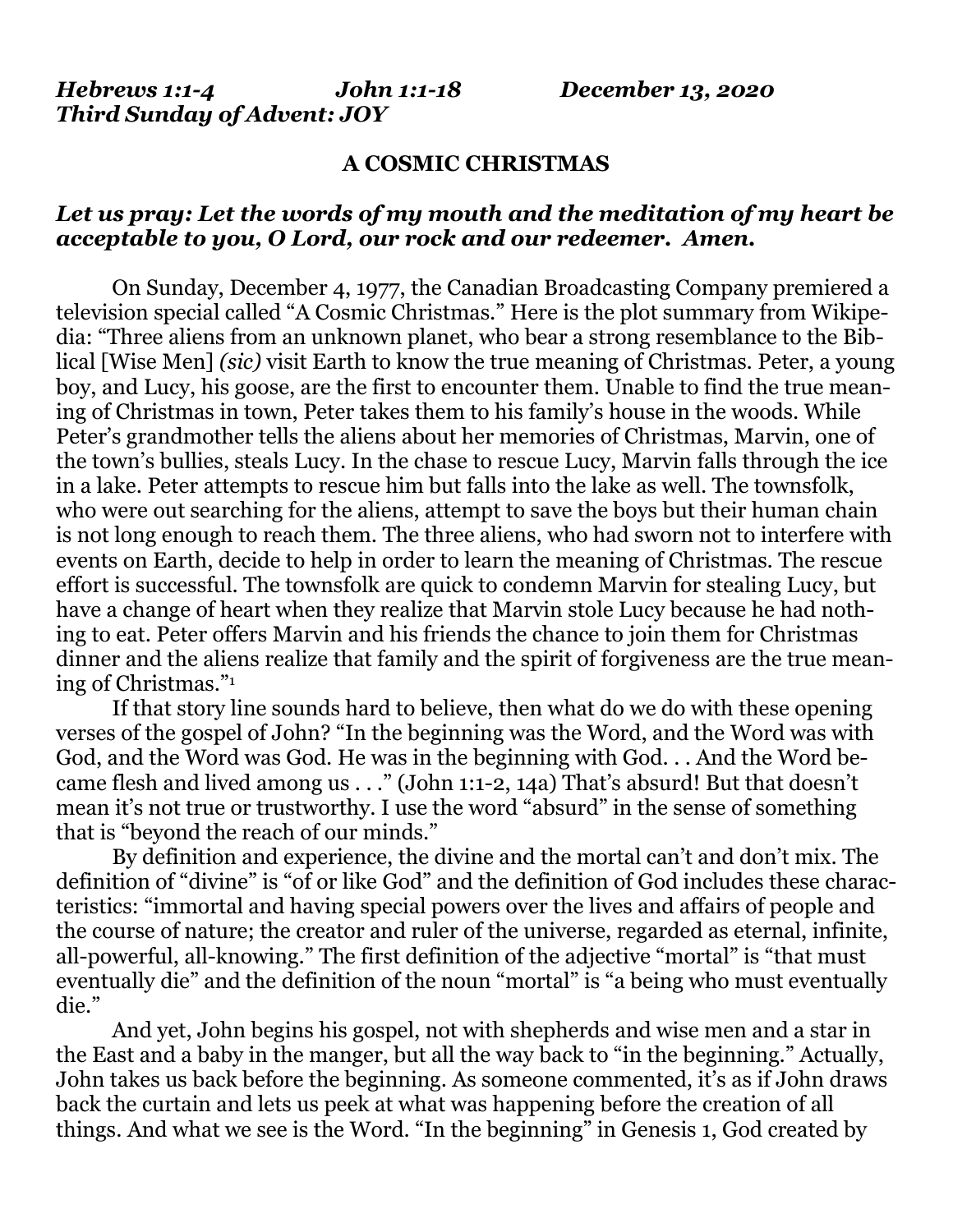speaking his Word — "Then God said . . . and there was." God's Word is alive. God's Word is powerful. God's Word is life-giving. And God's Word became flesh and lived among us. (John 1:14) Eugene Peterson's translation, *The Message*, says, "The Word became flesh and blood, and moved into the neighborhood."

That's Christmas! That's what we call the incarnation. On a cold night last week, Nancy and I enjoyed warm bowls of chili *con carne*, chili *with meat.* From behind the curtain of creation, the Word came down and put on meat and bones and lived among us. How else can we think about this fundamental paradox, divine and mortal in one person, on our behalf? We might say God has some "skin in the game," a phrase that's usually used in financial circles. It means to incur risk by being involved in achieving a goal. The skin is the symbol of the person involved. The game is a metaphor for the actions involved. God incurred risk, put some "skin in the game," by sending the Word to become flesh and live among us. A couple of chapters later, John puts it this way: "For God so loved the world that he gave his only Son, so that everyone who believes in him may not perish but may have eternal life." (John 3:16) Was there risk involved for God? Of course there was, as John tells us, "He was in the world, and the world came into being through him; yet the world did not know him. He came to what was his own, and his own people did not accept him." (John 1:10-11)

But some did receive the Word. We might say they accepted the greatest Christmas gift ever and, according to John, "to all who received him, who believed in his name, he gave power to become children of God, who were born, not of blood or of the will of the flesh or of the will of man, but of God." (John 1:12-13) So, the incarnation  $$ the "putting on flesh" — of the Word in Jesus of Nazareth makes a difference for each and every one of us who is flesh, who is mortal, who must eventually die.

In his book, *Whistling in the Dark*, Frederick Buechner writes, "The Word became flesh. Ultimate Mystery born with a skull you could crush one-handed. Incarnation. It is not tame. It is not beautiful. It is uninhabitable darkness riven with unbearable light. Agonized laboring led to it, vast upheavals of intergalactic space, time split apart, a wrenching and tearing of the very sinews of reality itself. You can only cover your eyes and shudder before it, before this: 'God of God, Light of Light, very God of very God . . . who for us and for our salvation,' as the Nicene Creed puts it, 'came down from heaven.' The incarnation is a kind of vast joke whereby the Creator of the ends of the earth comes among us in diapers . . . Until we too have taken the idea of the Godman seriously enough to be scandalized by it, we have not taken it as seriously as it demands to be taken."<sup>2</sup>

Over the past nine months, we have all come to understand how important and necessary our personal relationships are for a full life, as we have been separated and quarantined and isolated. As the creation story teaches us, we are social creatures, made to be in fellowship with one another. So, as hard as it is to wrap our minds around the idea of "the Word became flesh," we welcome the good news of the incarnation at Christmas and, way down deep in our souls, we just know that's the way God had to make himself known to us in all of God's glory, grace, and truth.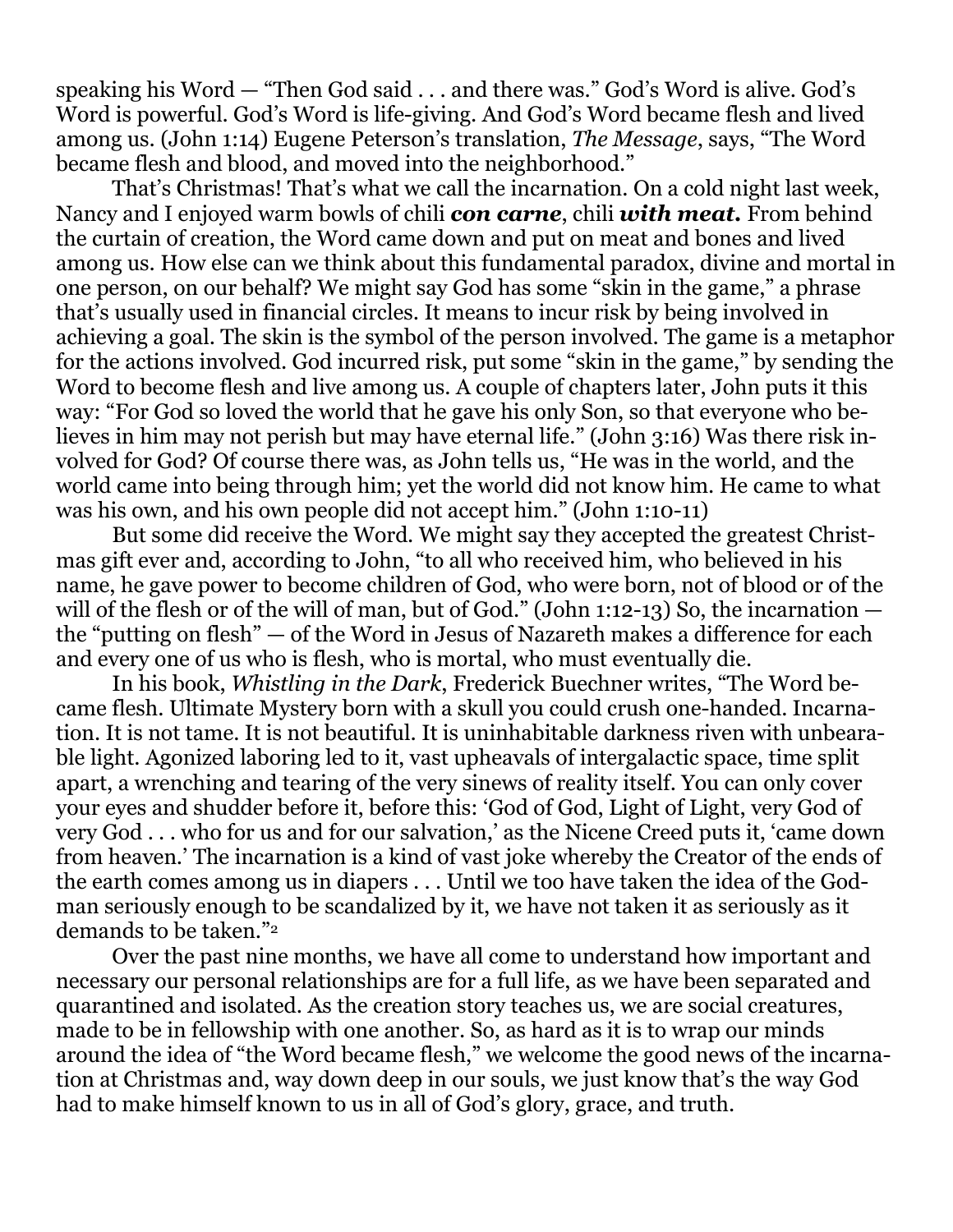In 1930, playwright Marc Connelly won the Pulitzer Prize for his play *Green Pastures*, which was made into a movie in 1936 with an all-black cast. The play and movie tell Bible stories from the perspective of different biblical characters and from the black experience. In one scene, the Lord looks down from heaven and frets about what to do with the sinful situation of the world. The angel Gabriel sees God is upset and asks, "Lord, has the time come for me to blow the trumpet?" The Lord replies, "No, no, don't touch the trumpet, not yet." As God continues to stew about what to do with the earthly situation, Gabriel again asks him what he plans to do. Perhaps God should send someone down to Earth to take care of things. Gabirel says, "How about another David or Moses? You could send one of the prophets: Isaiah or Jeremiah. There are lots of great prophets up here. What do you think, Lord?" God continues to look down on Earth and says, I am not going to send anyone. This time I am going myself!"<sup>3</sup>

As mysterious as these opening words of John's gospel are, as cosmic in scope as the Word and creation are, as much as the good news of God becoming human, the Word becoming flesh is, the message is rooted in the very stuff of our lives — God became one of us; God moved into our neighborhood; God has shared in our humanity so that we might share in God's divinity. That's Christmas! That's incarnation!

Several years ago, Rabbi Jeffrey Salkin wrote a short article for *The Washington Post* called "A rabbi's Christmas sermon: May God become incarnate in you." The beginning and ending of his article are worth hearing:

He begins, "My fantasy of the season: It's the afternoon before Christmas Eve. A clergy colleague from the neighboring church calls in a panic. He's stuck in an airport and won't be able to make it back to town in time for the service. 'You have to fill in for me,' he pleads. Gulp. 'Sure,' I say, eager to help out a colleague in distress. 'But what do I say?' With that, my colleague's cell phone runs out of juice, and I'm on my own. Here goes.

"Let's cut to the chase. This season is not about reindeer, gifts, trees, wreaths, 'Jingle Bells' or Santa Claus. No — this season is about the Incarnation. Christmas claims that God took the human form of a Jewish child, born to refugee parents in a manger in Bethlehem. Because of this child, God is no longer aloof from the world. In the words of the Christian novelist Frederick Buechner: 'If you do not hear in the message of Christmas something that must strike some as blasphemy and others as sheer fantasy, the chances are you have not heard the message for what it is.' Emmanuel: 'God is with us.'"

The rabbi ends with these words, "As for me, I have my own Christmas minhag (custom). Right before December 25, I call my cherished Christian colleagues. This is what I say: 'This year, may God truly become incarnate for you and those you love."<sup>4</sup>

Amen and amen!

*Let us pray: O God, you spoke your Word and revealed your good news in Jesus, the Christ. Fill all creation with that Word again, so that by proclaiming your joyful promises to all nations and singing of your glorious*